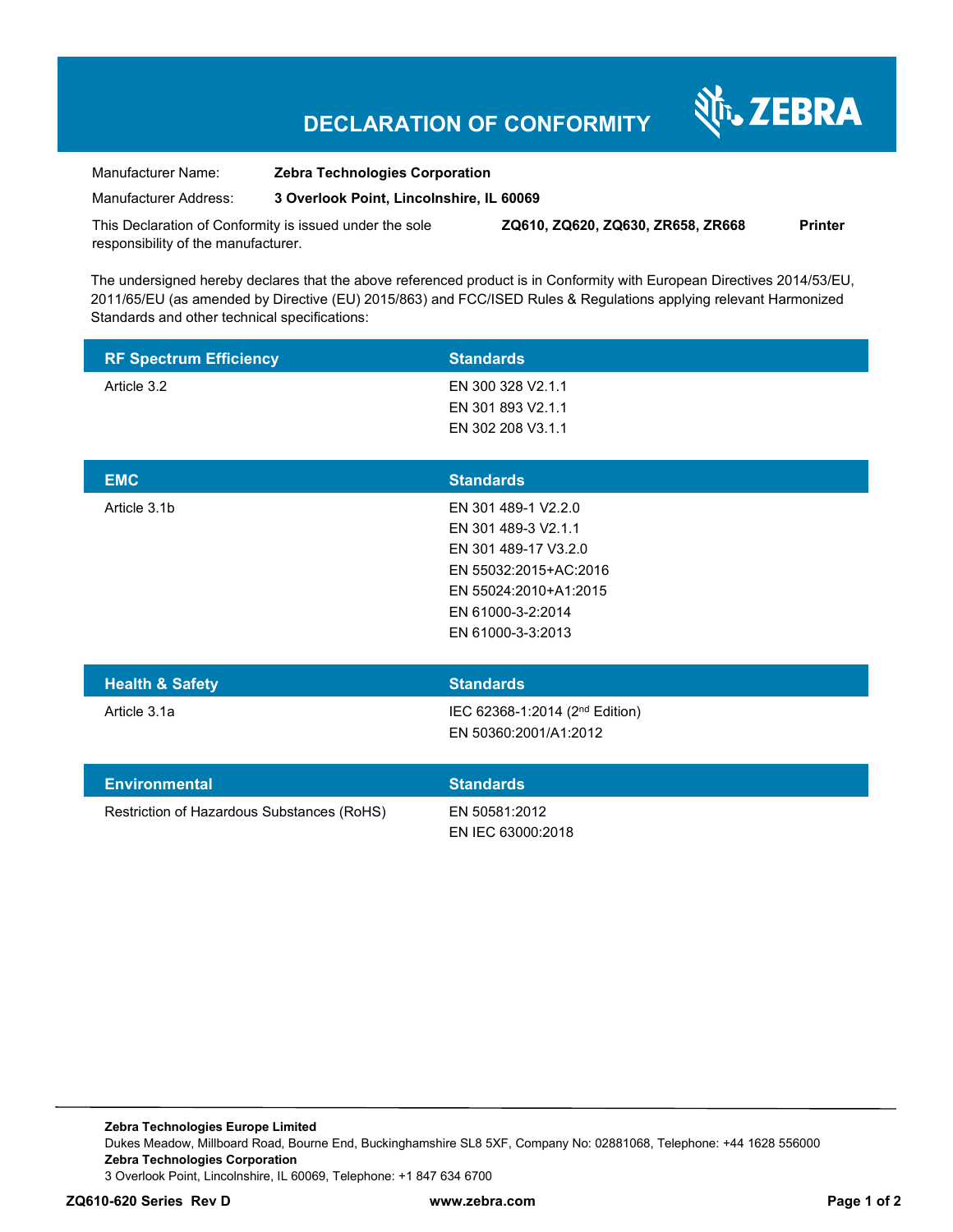

With regard to Directive 2014/53/EU, the conformity assessment procedure referred to in Article 17.2(a) and detailed in Annex II has been followed.

US company representative for FCC Supplier's Declaration of Conformity (47 CFR Part 2.1071 to 2.1077) is Jay Cadiz and can be reached at jcadiz@zebra.com.

**Signed on behalf of Zebra Technologies Corporation** 

*\_\_\_\_\_\_\_\_\_\_\_\_\_\_\_\_\_\_\_\_\_\_\_\_\_\_\_\_\_\_\_\_\_\_\_\_\_\_\_\_\_\_*

Cady.

Jay Cadiz Manager, Compliance Engineering Place: Lincolnshire

*(Authorized Corporate Signature)* Date of Affixing the CE Mark: 01 January 2018 Date: 01 March 2021